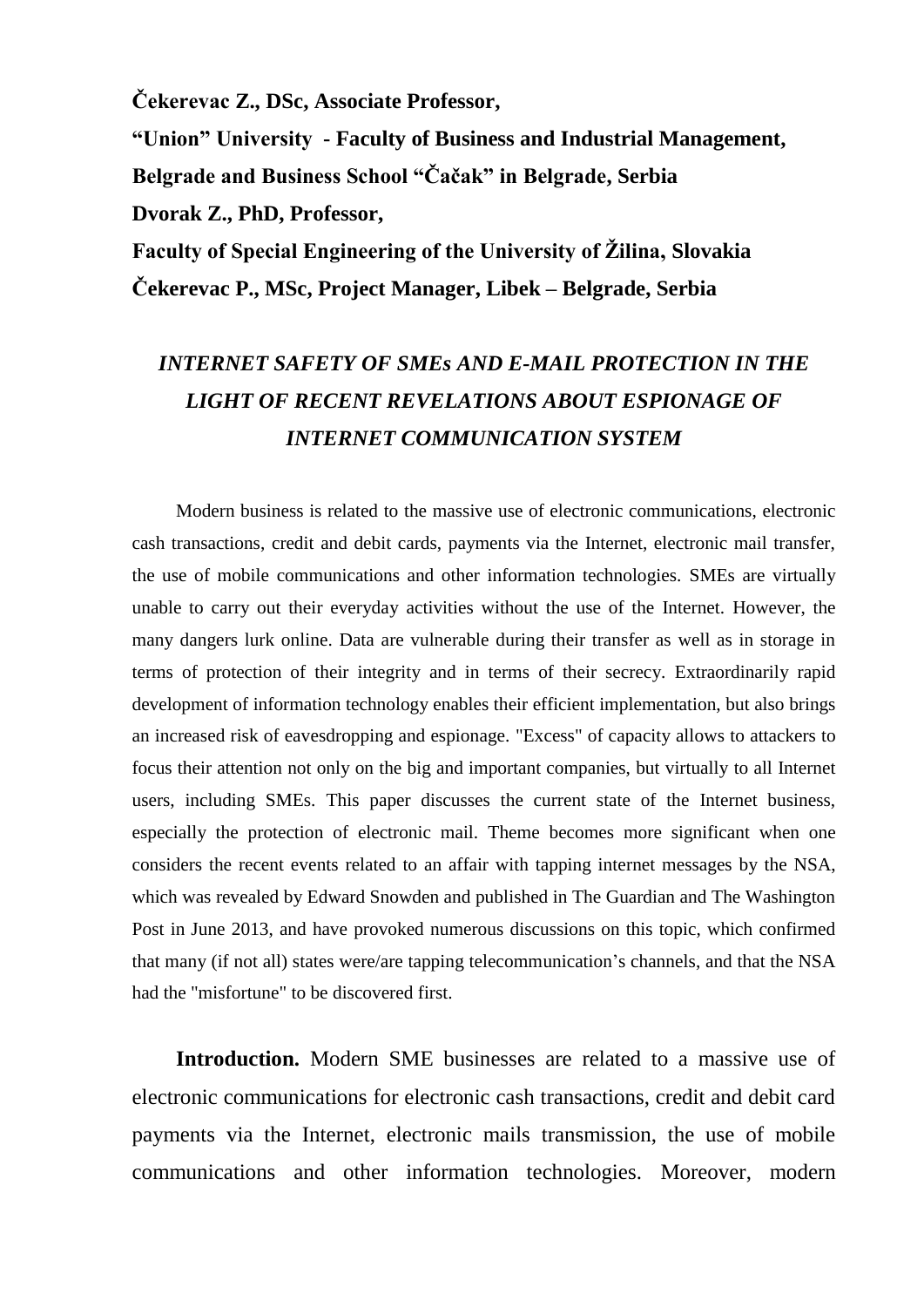business without them practically cannot be realized. Besides a number of benefits, this type of doing business brings many risks because of the possibility of unauthorized access to data by third parties. In addition to be attacked by individuals, Internet users have recently met with the fact that they are monitored and their data are controlled by world most powerful countries government agencies. Various types of Internet users are faced to different types of concerns. Although the vast majority of users think that has nothing to hide, however, hardly anyone feels comfortable at the thought that he/she is the object of one's control. That is why many people decide to pay more attention to protect their communications and their data.

**Analysis and presentation of the research.** According to the annual report of the European Central Bank (ECB) in respect of non-cash payments in 2011 age there was an increase of 4.6%, to EUR 90.6 billion, compared to the previous year. Credit cards payments included 41% of all transactions. [1] In 2012, the growth of non-cash payment comparing to the previous year was 4.2% and reached EUR 95.5 billion, and credit cards payments have reached 42%. [2]



*Figure 1 The number of transactions in billions of euros in the period 2000-2012 year (estimated values) Source ECB [2]*

According to the Osterman Research [3], 74% of intellectual property of organization resides in electronic mail either as a text or as an attachment. According to the report The Radicati Group Inc. shown in Table 1 it can be seen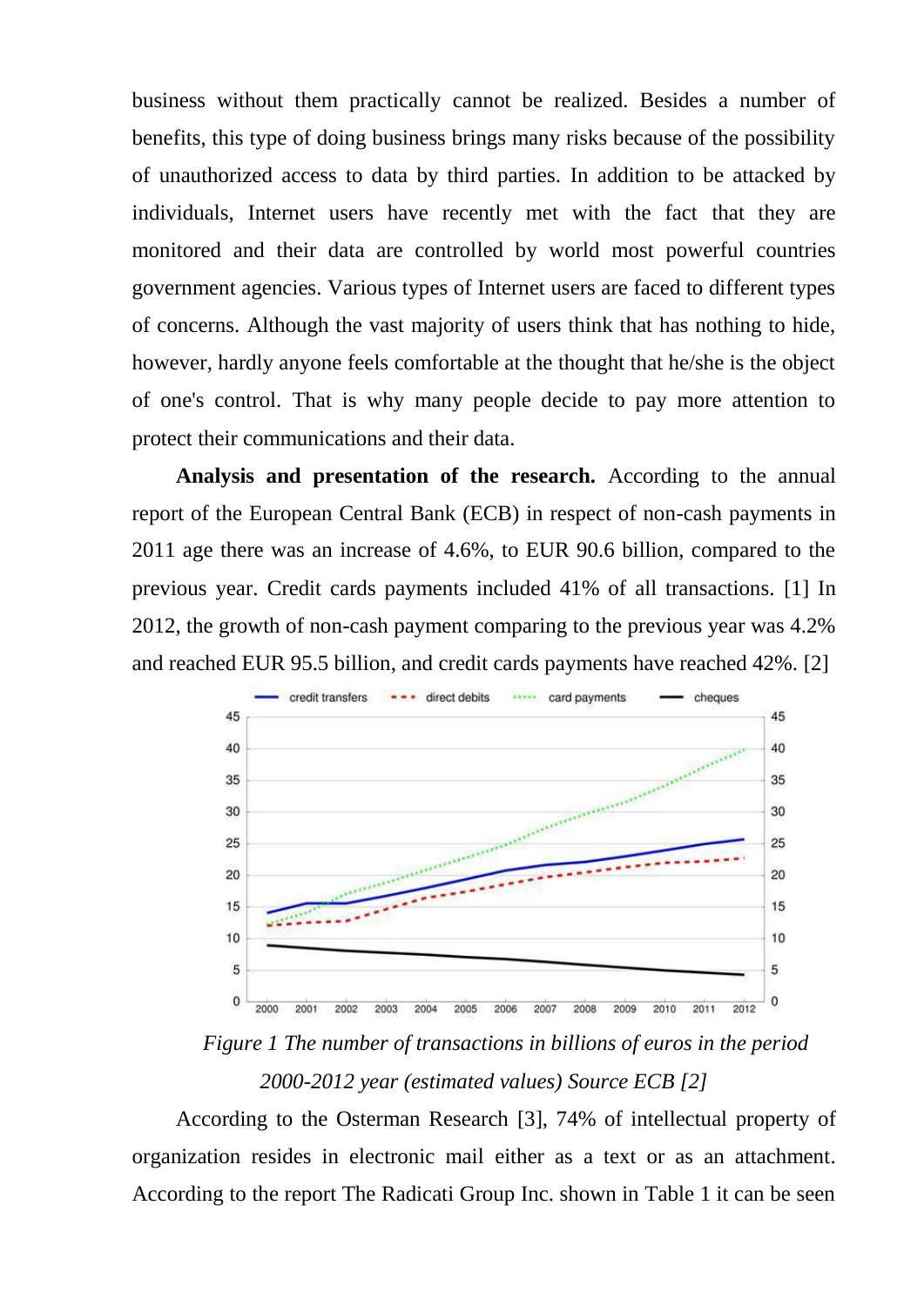that it is estimated that at the end of the year 2013 work little less than four billion e-mail accounts and that this number over the next four years will be increased by over a billion new account. From all accounts, approximately one quarter are accounts used solely for business purposes. It is certain that a large number of private accounts is also used for business purposes.

|                                                                                            | 2013  |         |       | $2014$   2015   2016   2017 |       |
|--------------------------------------------------------------------------------------------|-------|---------|-------|-----------------------------|-------|
| Total number of e-mail accounts in M                                                       | 3,899 |         |       | 4,116 4,353 4,626 4,920     |       |
| Number of business e-mail accounts in M                                                    | 929   |         |       | 974 1,022 1,078 1,138       |       |
| % Business e-mail accounts                                                                 |       |         |       | 24% 24% 23% 23%             | 23%   |
| Number of private e-mail accounts in M $\mid$ 2,970 $\mid$ 3,142 $\mid$ 3,331 $\mid$ 3,548 |       |         |       |                             | 3.782 |
| % Private e-mail accounts                                                                  |       | 76% 76% | 77% l | 77%                         | 77%   |

*Table 1 Private and business e-mail accounts from the year 2013 to 2017*

*Source [4]*

Mobile communications are now very popular, if not the most massive form of communication. The number of active mobile phones will surpass the world population in the year 2014. [5] It is expected that the end of the year 2013 there will be 6.8 billion active cell phones. [6] Based on the statistical data of the World Bank [7] comparing the number of mobile phones per 100 capita list led Macao SAR, China with 284, followed by Hong Kong SAR, China with 228. At the bottom of the list there are Eritrea with 5.4, Somalia 6.7, North Korea 6.9, and Myanmar with 11.1 mobile phones to one hundred capita. Adequate numbers of mobile phones are in the U.S. 98.1, UK 130.75, Serbia 92.8, and in Germany 131.3.

In view of these data it is easy to perceive the wealth of information that is transmitted daily through communication channels. It is certain that there are many interested in collecting data from the communication channels in order of their immediate or postponed use. Every user of the Internet, credit card or mobile phone easily could have guessed that in addition to be a service user at the same time he/she is the object of observation, but there were only a few who were aware of the size and scope of resources of communication espionage. In mid-2013, there suddenly rose up a storm about e-mail, and data circulated by email, security. [8] Although it is believed that the application of a desktop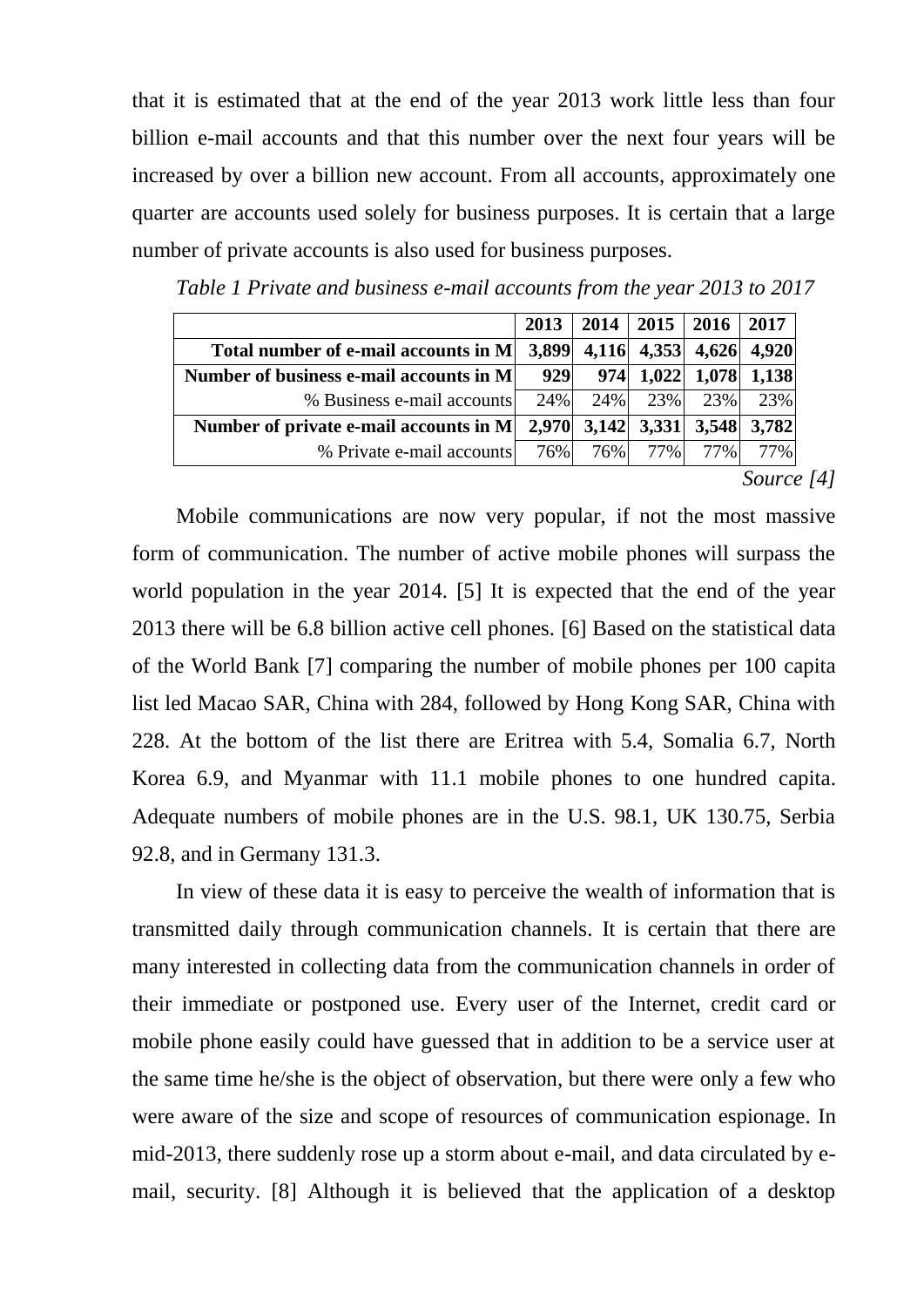computers, gateways and encryption make e-mail transmission secure, even in the cloud, Edward Snowden [9] showed that this is not true, that the e-mails, and not only those are actively monitored and eavesdropped. Based on The Guardian serial "On security and liberty" [10] National Security Agency (NSA) has direct access to systems like Google, Facebook, Apple and other U.S. Internet giants. In strictly confidential document which content is published, NSA access was part of the previously undisclosed program called Prism, which allows the departments to collect material, including browsing history, e-mail contents, file transfer and live chat. The document argues that the data are collecting directly from the servers of major U.S. Internet service providers. The legal basis for the collection of data lies in USA Patriot Act [11], Protect America Act of 2007 [12], Foreign Intelligence Surveillance Act of 1978 Amendments Act of 2008 [13].

Figure 2 shows some details of data collection by the project Prism.



*Figure 2 Details of data collection by Prism project (Source: [10])* 

In accordance with the aforementioned legislation, into the eavesdropping program were gradually included the world's largest internet service providers ranging from Microsoft (2007), via Yahoo (2008), Google, Facebook and PalTalk (2009), YouTube (2010), Skype and AOL (2011), up to Apple (2012). (Source: (Greenwald & MacAskill, 2013)) It is easy to assume that the new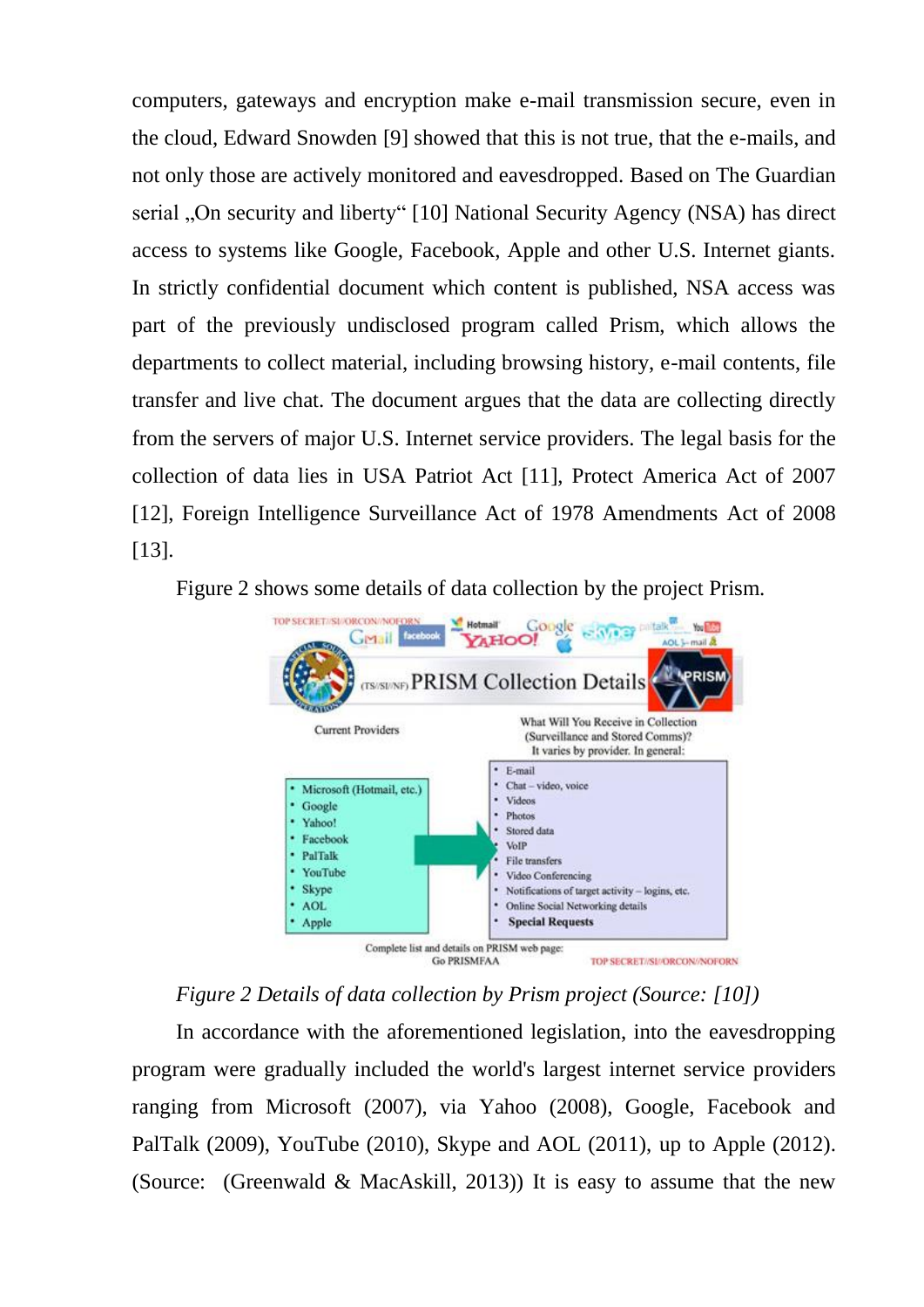participants in the tapping were not delighted when they received the NSA request for user data takeover, although it was court approved. However, it certainly was nothing compared to the moment when they learned that the NSA, behind their back, secretly took much larger amounts of data. [15] Image released by the Washington Post on 30 October 2013th (see Figure 3) has cast a new light on the extent and type of data collection.





**TOP SECRET//SI//NOFORN** 

*Figure 3 Display of attacks on communications between Google and its* 

*users (Source* [14]*)*

Based on Figure 3, the claims of Edward Snowden, and so-called wellinformed sources, the National Security Agency (NSA) has secretly invaded the links between Yahoo and Google and their clients all over the world. Eavesdropping of these lines the agency was given the opportunity to follow the work of hundreds of millions of user accounts what opened up immense intelligence capabilities. On the basis of confidential information published in The Washington Post [16] activities were carried out within the framework of a secret project "Muscular" intended to intercept traffic from private links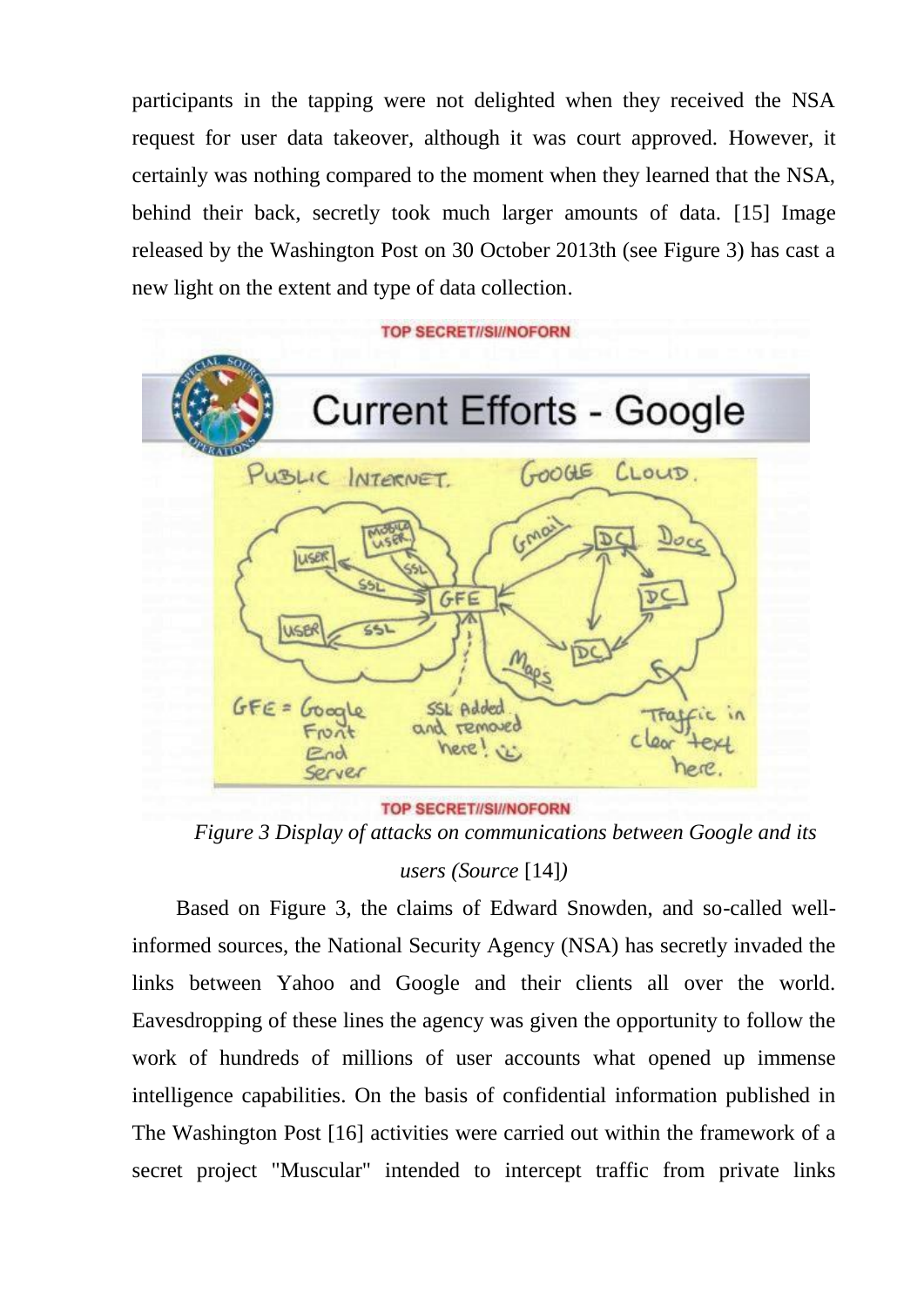associated with Yahoo and Google's servers. The access point known as the DS-200B is located outside the U.S., at up to now unknown telecommunication service provider(s). It is interesting that into the tapping project is also included the United Kingdom through a joint program "Windstop". At the UK side for the project conducting the General Communications Headquarters (GCHQ) is responsible. This way, bearing in mind that the UK is one of the main centers of (if not the main center) for Internet traffic, these two services, NSA and GCHQ, are able to smoothly follow almost the entire Internet traffic.

However, despite that all the attention is concentrated on tapping and collection of data by U.S. and G.B. intelligence services, there are evidences that the German intelligence service also cooperated with U.S. intelligence agencies, but also with other intelligence agencies. In his statement, the Federal Commissioner for Data Protection Peter Schar has cited by name "Vodafone Deutschland" and "Deutsche Telekom". [17] In June 2013 it was announced that the United Kingdom established its monitoring program ("Tempora") which should outperform the Prism project. [18] It is quite certain that similar projects also exist in other countries, e.g. Italy, India and Canada. [19]

That the situation in this area will not be improved indirectly suggests the statement of Michael Hayden (Director of the NSA from 1995 to 2005) in which he described practically all those who are concerned about the Project Prism and want transparency in the management of the state as "nihilists, anarchists, activists, Lulzsec, Anonymous, twentysomethings who haven't talked to the opposite sex in five or six years". [20] [21]

**Protection of emails.** Encrypting e-mail today is still not widespread. Most e-mail messages of a typical organization continue to be sent in plain text which allows messages to be easily intercepted. In the year 2013 less than one-half, 44% of organizations provide users the manual encryption, and a little more than a third, 35% have a possibility, depending on the content of the message and the type of data message, to encrypt messages. The situation was even worse in the previous year when the corresponding percentages were 40 and 27. [22]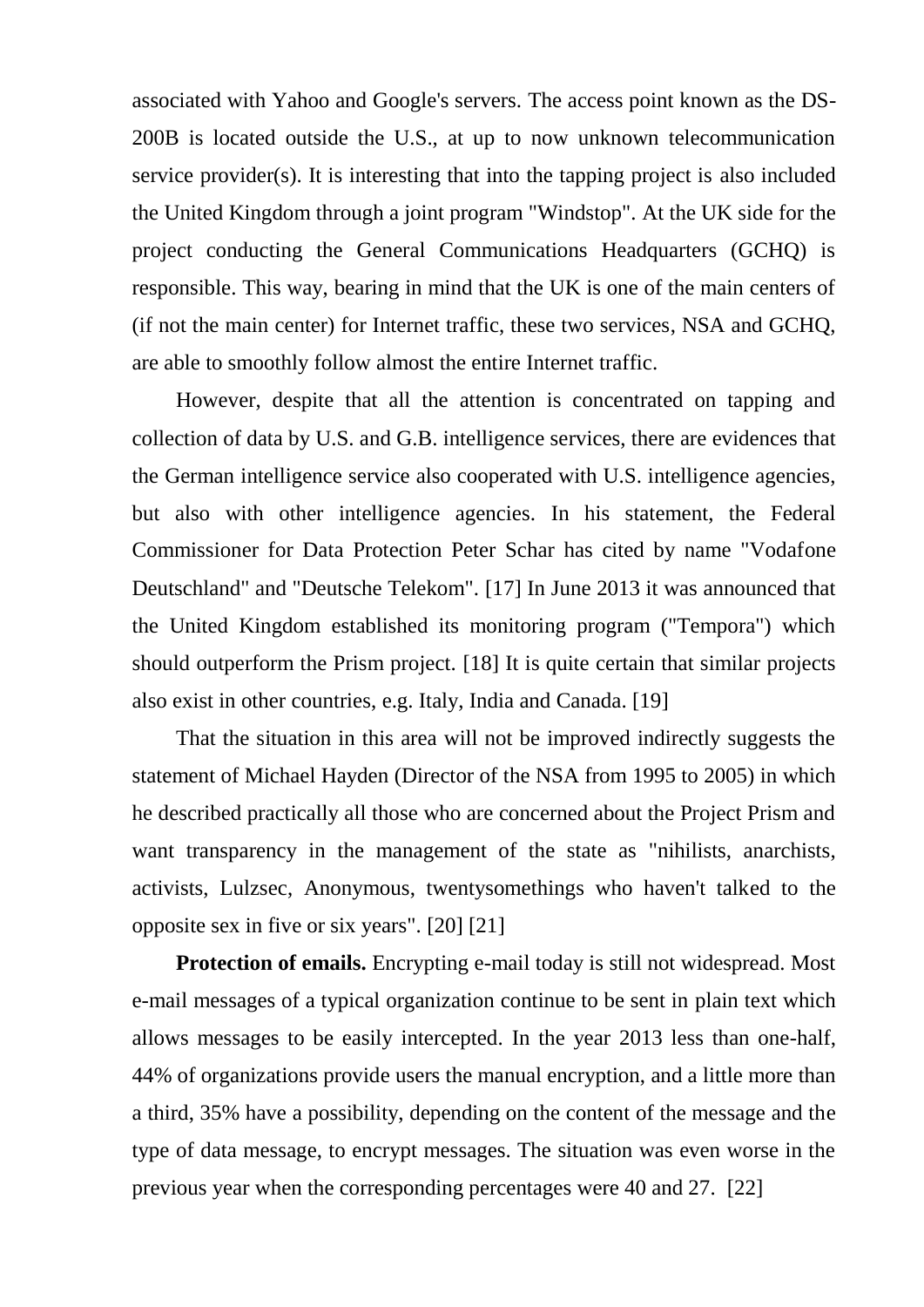To ensure encrypted data transfer between the user and the Internet Service Provider (ISP) there should adjust the Secure Socket Layer (SSL) and Transport Layer Security (TLS) encryption. SSL connections can be activated in the web browser or email program. Messages can (and should) be encrypted during transmission, but to make it possible, it is necessary to be done at the sender's and also at the recipient's place.

To encrypt e-mail messages functions embedded in the e-mail service can be used, or one can download the software for encryption or client add-ons (such as those using the OpenPGP [23]). In an emergency, can be used Web-based services for e-mail encryption as Sendinc or JumbleMe, although thus forces users to trust a third party, a particular company. [24]



*Figure 4 Illustration of a typical electronic mail transmission from a sender to a recipient in versions without encryption (black) and with encryption (grey, italic) (Source: adapted version of the picture published in* [8] *and* [25]*)*

Figure 4 shows an illustration of the general case of an e-mail moving from the sender's computer to the recipient's computer, as well as the protocols used at certain stages. Grey (*italic*) indicates possible types of encryption in certain stages. For encrypted mail transfer it is needed that mail sender's server supports SMTP over TLS. As shown in Figure 4, although he has done everything to increase security, the sender cannot influence the route and mode of intermediary mail servers.

The most common forms of data encryption, including S/MIME (Secure / Multipurpose Internet Mail Extensions) and OpenPGP, include installing a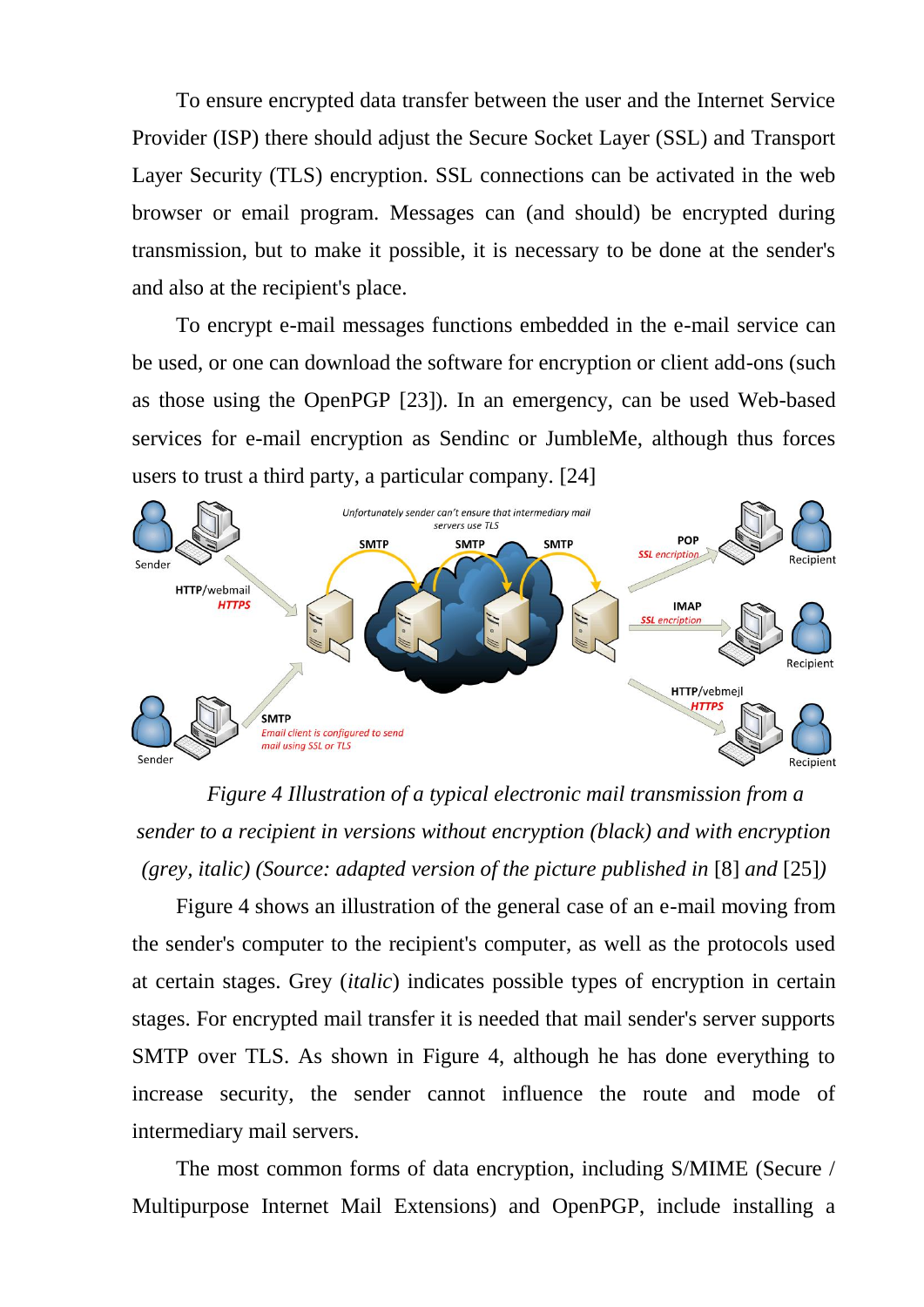security certificate on the recipient's computer and giving the sender a string of characters, the public key. Many e-mail clients, as well as add-ons for web browsers supports S/MIME standard. Also, it is possible to buy a complete software solution for fully encrypted transmission of messages from the sender to the recipient.

In the case of using portable devices, tablets, notebooks, phones and other mobile devices, to protect e-mail is convenient to use encryption of the downloaded post, but it is more preferably to encrypt the entire device and all data in order to stay them protected in case of the device loss. In addition to the message encrypting, appropriate policies of data deleting should be defined in order to use the available resources rationally.

For email encryption can be used:

- End-to-end encryption,
- Server-server encryption and
- Client-server encryption.

It is certain that the best results can be expected from the end-to-end encryption, so it will be more detailed discussed here.

Encrypting e-mail from end to end, i.e. from the sender to the recipient, it's always been difficult, although the means of achieving this type of encryption are getting better and easier to use. Pretty Good Privacy (PGP) and its cousin free version GNU Privacy Guard (GnuPG) are now standard tools for this purpose. Both of these programs can provide email protection in transit, and also can protect stored data. Major email clients, such as Mozilla Thunderbird and Microsoft Outlook, can be configured to work smoothly with encryption software and allow the sender to sign, verify, encrypt and decrypt e-mail messages with one-click.

Although seemingly simple, the use of GnuPG and/or PGP implies that the sender and recipient use the same software, and it is now rare. If one party does not support GnuPG / PGP no encrypted message transmission from end to end is possible.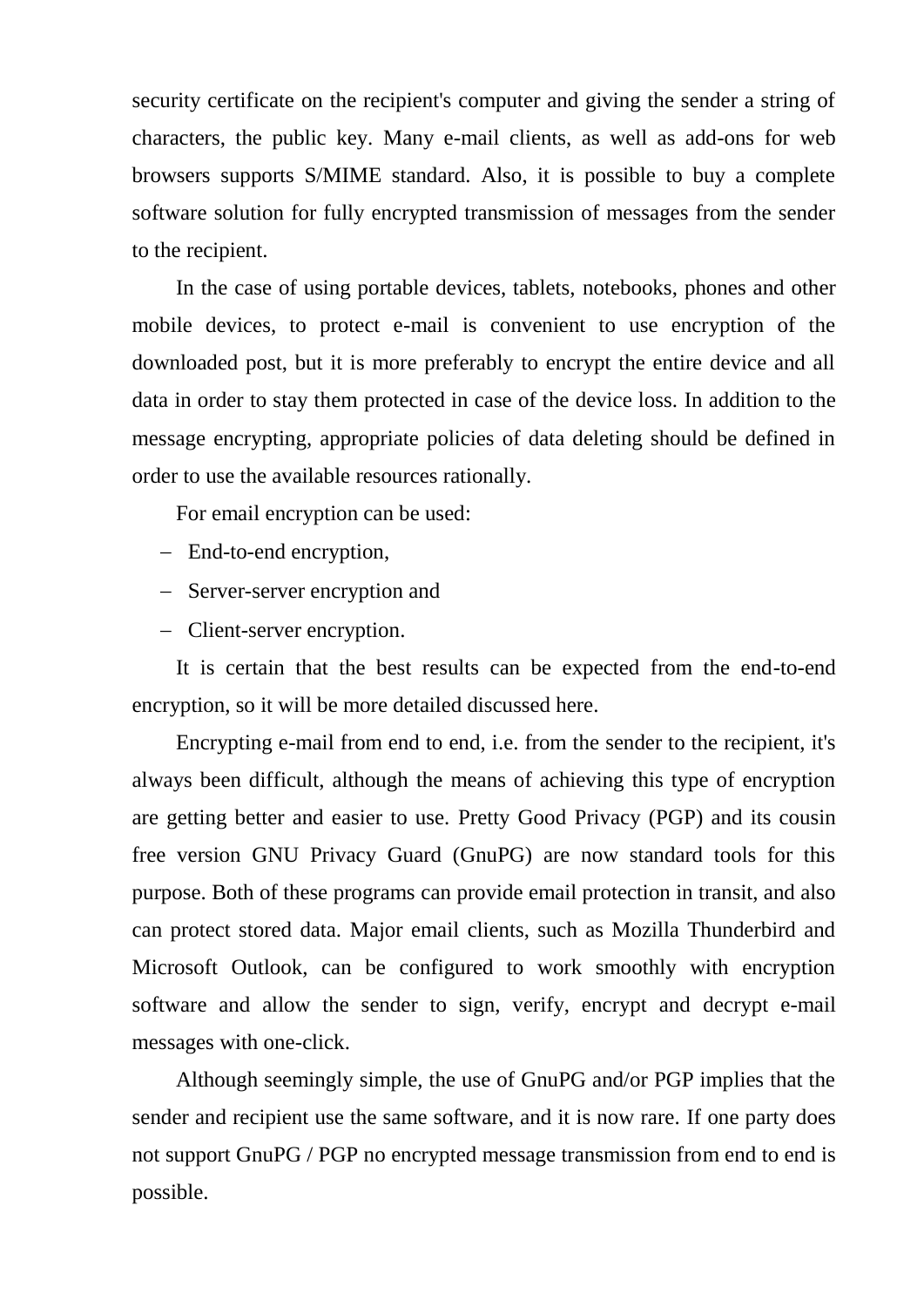The second precondition is that the sender must possess and verify the public keys of recipients to whom the message is intended. It is important that the sender of the message does not fall into the trap known by the name of "man in the middle" when an eavesdropper can induce the sender to use the wrong public key. The man in the middle attack is usually based on curiosity, credulity or inattention of users that their records make available to the attacker, as explained in the work of Srdjan Nikic [26] or for example in works of M. Rouse [27] or, more detailed, J. Admin [28].

**Conclusions.** Although today's e-business is unthinkable without the internet communications users must be aware of the limitations and risks that it entails. Based on in this work shown analysis, it can be concluded that there is practically no technology that ensures absolute protection of messages and that it is not enough to protect an important message during its travel through cyberspace, but it should be protected from its creation to its reading and archiving. Even in cases of protection "end-to-end" sender sends an encrypted message to the recipient, trusting to the third party, believing that the company that sold the encription software did not instal plug-ins to retrieve the message. In light of the events in connection with Edward Snowden each sender of any message, email or order for payment, must be aware of the risks in electronic communication.

## **Works cited**

- [1] European Central Bank, "Payment Statistics for 2011," 10 09 2012. [Online]. Available: http://www.ecb.europa.eu/press/pr/date/2012/html/pr120910.en.html. [Accessed 02 12 2013].
- [2] European Central Bank, "Payment statistics for 2012," 19 09 2013. [Online]. Available: http://www.ecb.europa.eu/press/pr/date/2013/html/pr130910.en.html.
- [3] Symantec, "Symantec Encryption Solutions for Email, Powered by PGP Technology," Symantec, 13 03 2013. [Online]. Available: http://www.symantec.com/content/en/us/enterprise/fact\_sheets/b-encryptionsolutions-for-email.pdf. [Accessed 01 08 2013].
- [4] S. Radicati and J. Levenstein, "Email Statistics Report, 2013-2017," 04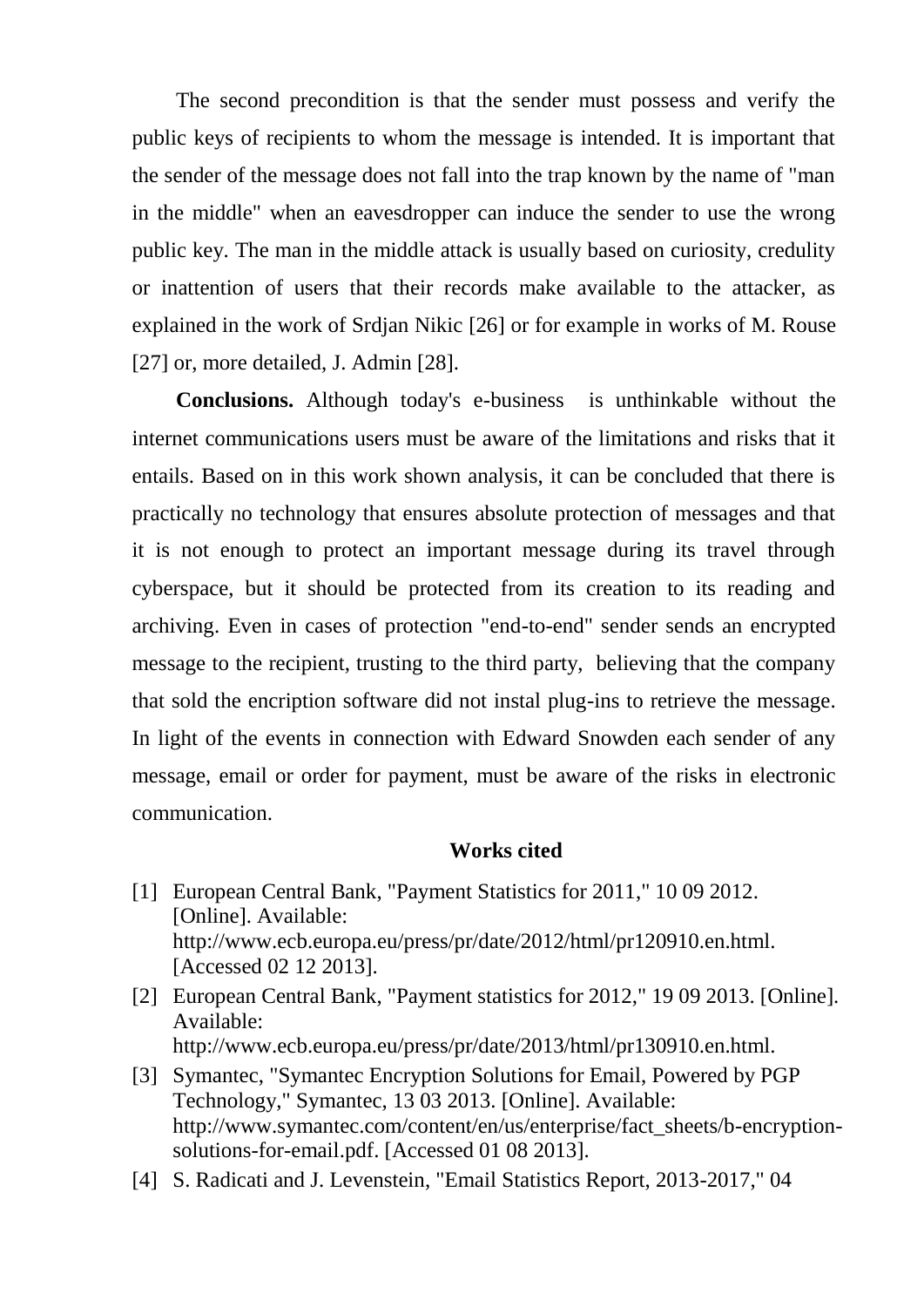2013. [Online]. Available: http://www.radicati.com/wp/wpcontent/uploads/2013/04/Email-Statistics-Report-2013-2017-Executive-Summary.pdf.

- [5] J. Pramis, "Number of mobile phones to exceed world population by 2014," 28 02 2013. [Online]. Available: http://www.digitaltrends.com/mobile/mobile-phone-world-population-2014/.
- [6] Betakit, "Number of cell phone plans expected to surpass world's population in early 2014," 29 10 2013. [Online]. Available: http://www.betakit.com/number-of-cell-phone-plans-expected-to-surpassworlds-population-in-early-2014/.
- [7] The World Bank, "Mobile cellular subscriptions (per 100 people)," 2013. [Online]. Available: http://data.worldbank.org/indicator/IT.CEL.SETS.P2.
- [8] Z. Čekerevac, P. Čekerevac and J. Vasiljević, "Internet safety of SMEs regarding the security of electronic mail," 07 09 2013. [Online]. Available: http://www.meste.org/fbim/fbim\_srpski/FBIM\_najava/III\_Cekerevac.pdf. [Accessed 19 09 2013].
- [9] E. Snowden, "Edward Snowden News," 23 06 2013. [Online]. Available: http://edward-snowden.net/category/edward-snowden/.
- [10] G. Greenwald and E. MacAskill, "NSA Prism program taps in to user data of Apple, Google and others," The Guardian, 07 06 2013.
- [11] USA Patriot Act, "Uniting and Strengthening America by Providing Appropriate Tools Required to Intercept and Obstruct Terrorism (USA PATRIOT ACT) Act of 2001," 24 10 2001. [Online]. Available: http://epic.org/privacy/terrorism/hr3162.html. [Accessed 03 08 2013].
- [12] PAA, "Protect America Act of 2007," 05 08 2007. [Online]. Available: http://www.gpo.gov/fdsys/pkg/PLAW-110publ55/html/PLAW-110publ55.htm.
- [13] FISA, "H.R. 6304(110th): FISA Amendments Act of 2008," 09 07 2008. [Online]. Available: https://www.govtrack.us/congress/bills/110/hr6304/text.
- [14] B. Gellman, "NSA infiltrates links to Yahoo, Google data centers worldwide, Snowden documents say," 30 10 2013. [Online]. Available: http://www.washingtonpost.com/world/national-security/nsa-infiltrateslinks-to-yahoo-google-data-centers-worldwide-snowden-documentssay/2013/10/30/e51d661e-4166-11e3-8b74-d89d714ca4dd\_story.html.
- [15] W. Oremus, "To celebrate spying on Google users, the NSA drew a smiley face," 30 10 2013. [Online]. Available: http://www.slate.com/blogs/future\_tense/2013/10/30/nsa\_smiley\_face\_musc ular spying on google yahoo speaks volumes about agency.html.
- [16] The Washington Post, "How the NSA's MUSCULAR program collects too much data from Yahoo and Google," 30 10 2013. [Online]. Available: http://apps.washingtonpost.com/g/page/world/how-the-nsas-muscularprogram-collects-too-much-data-from-yahoo-and-